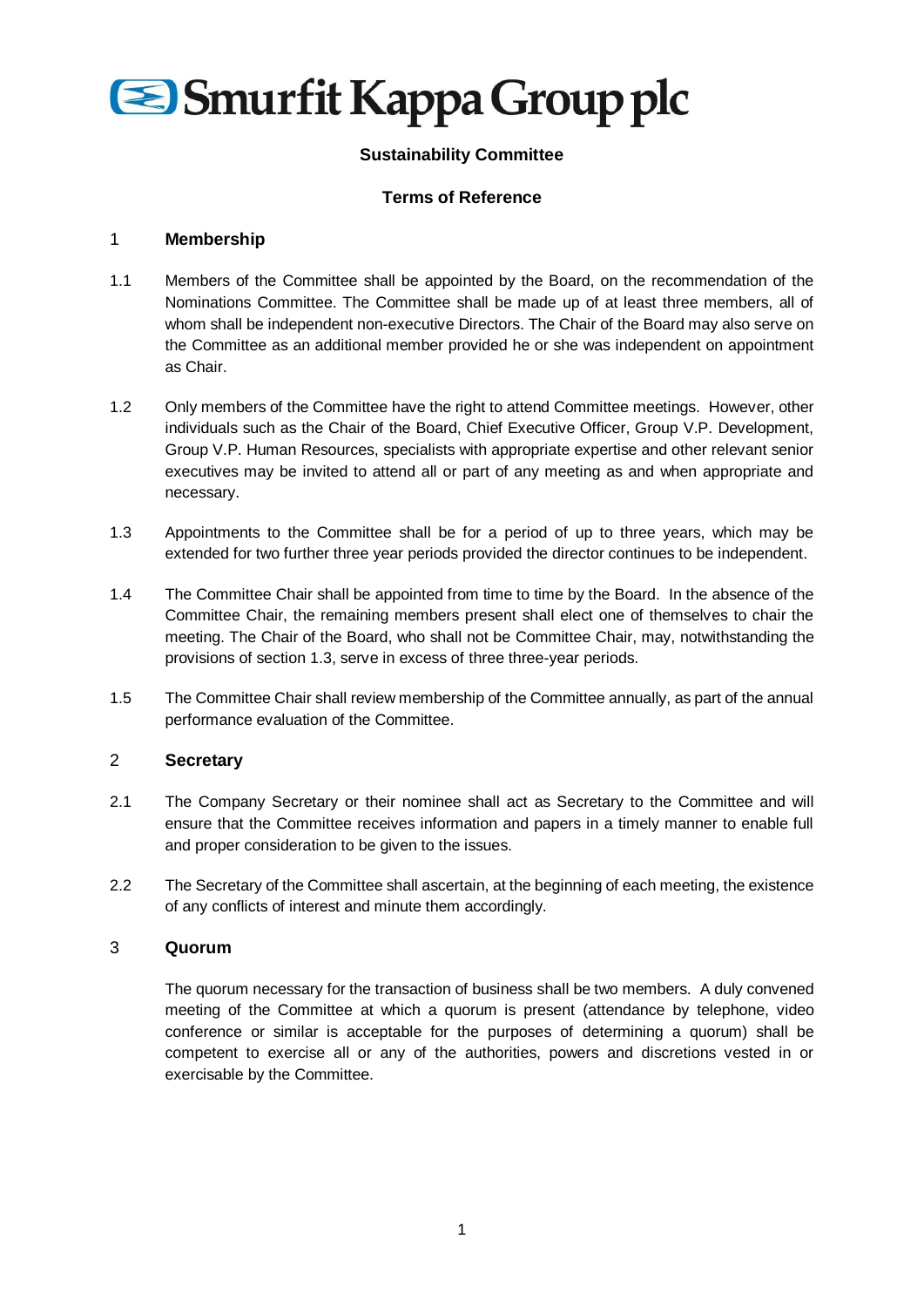# 4 **Frequency of Meetings**

The Committee shall meet not less than twice a year and at such other times as the Committee Chair shall require. When deemed necessary or desirable by the Committee or the Committee Chair, decisions may be taken by unanimous written consent.

# 5 **Notice of Meetings**

- 5.1 Meetings of the Committee shall be summoned by the Secretary of the Committee at the request of any of its members.
- 5.2 Unless otherwise agreed, notice of each meeting confirming the venue, time and date together with an agenda of items to be discussed, shall be forwarded to each member of the Committee and any other person required to attend no later than three working days before the date of the meeting. Supporting papers shall be sent to Committee members and to other attendees as appropriate, at the same time.

## 6 **Minutes of Meetings**

The Secretary of the Committee shall minute the proceedings and resolutions of all meetings of the Committee, including recording the names of those present and in attendance. Minutes of Committee meetings shall be circulated to all members of the Board.

## 7 **Annual General Meeting and Engagement with Shareholders**

The Committee Chair or his nominated representative shall attend the Annual General Meeting prepared to respond, if requested by the Chair of the Board, to any shareholder questions on the Committee's activities. The Committee Chair should seek engagement with shareholders on significant matters related to the Committee's areas of responsibility.

# 8 **Duties**

8.1 The Committee shall have responsibility for the overall strategic guidance of the Smurfit Kappa Sustainability strategy which will be based on three key strategic sustainability and corporate responsibility pillars (the "**Pillars**"); People; Planet and Impactful Business and will have particular regard to the alignment of SKG's sustainability strategy with global best practice.

In relation to the overall strategic guidance the Committee will:

- 8.1.1 Receive and consider updates, presentations and reports from the Executive Sustainability Committee, management and relevant external experts in relation to the progress and delivery of the sustainability strategy;
- 8.1.2 Review and monitor materiality assessments conducted in relation to the Pillars and consider any proposed changes to these;
- 8.1.3 Consider sustainability related capital expenditure;
- 8.1.4 Review and approve on an annual basis Group policies and procedures related to the Pillars as presented by the Executive Sustainability Committee;
- 8.1.5 Review and approve the Sustainable Development strategy for the Group;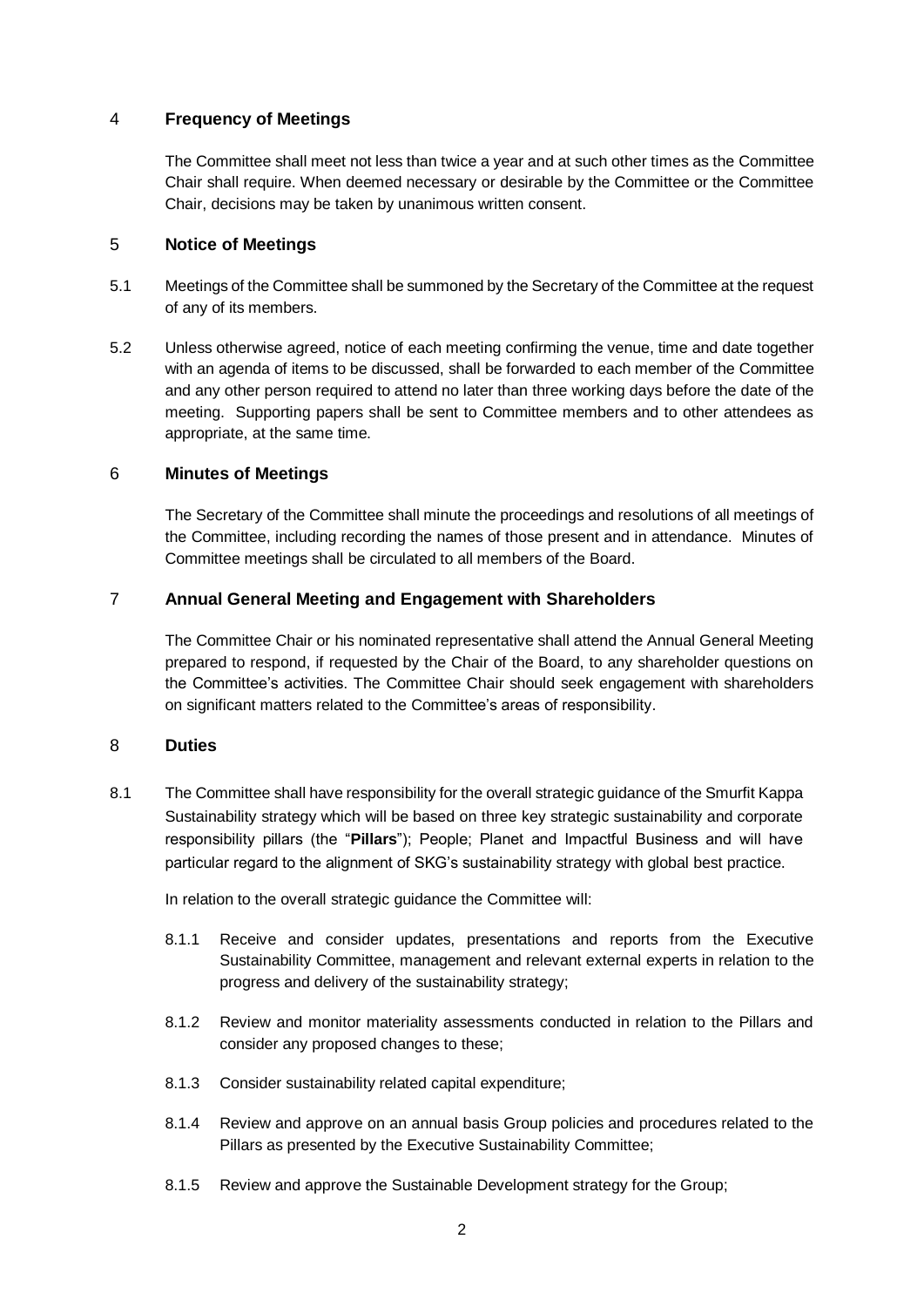- 8.1.6 Ensure that there are adequate resources in place to achieve the Sustainable Development strategy of the Group;
- 8.1.7 Review and approve of the Annual Sustainable Development Report for the Group and any associated reports being made public in respect of the company's Annual Sustainable Development Report; and
- 8.1.8 Review and approve of the Sustainability section of the Annual Report for the Group.
- 8.1.9 Review and consider the TCFD (Task Force for Climate-related Financial Disclosures) compliance, reporting of climate related financial information and the climate risks and opportunities of the Group.
- 8.2 The Committee shall be responsible for engagement with the workforce on behalf of the Board as required by the 2018 Corporate Governance Code and this engagement will be reported in the Annual Report on an annual basis.

## 9 **Reporting Responsibilities**

- 9.1 The Committee Chair shall report formally to the Board on its proceedings after each meeting as appropriate.
- 9.2 The Committee shall make whatever recommendations to the Board it deems appropriate on any area within its remit where action or improvement is needed.
- 9.3 The Committee shall liaise with other Board Committees from time to time as it deems appropriate.
- 9.4 The Committee Chair shall seek agreement with shareholders, when necessary, on matters within the Committee's area of responsibility.

#### 10 **Other**

- 10.1 The Committee shall:
	- 10.1.1 at least once a year, review its own performance, constitution and terms of reference to ensure it is operating at maximum effectiveness and recommend any changes it considers necessary to the Board for approval;
	- 10.1.2 consider such other matters as the Board may from time to time refer to it;
	- 10.1.3 have access to sufficient resources in order to carry out its duties, including access to the company secretariat for assistance as required; and
	- 10.1.4 be provided with appropriate and timely training, in the form of an induction programme for new members and on an on-going basis for all members.
- 10.2 The Committee Chair shall seek agreement with shareholders, when necessary on matters within the Committee's area of responsibility.